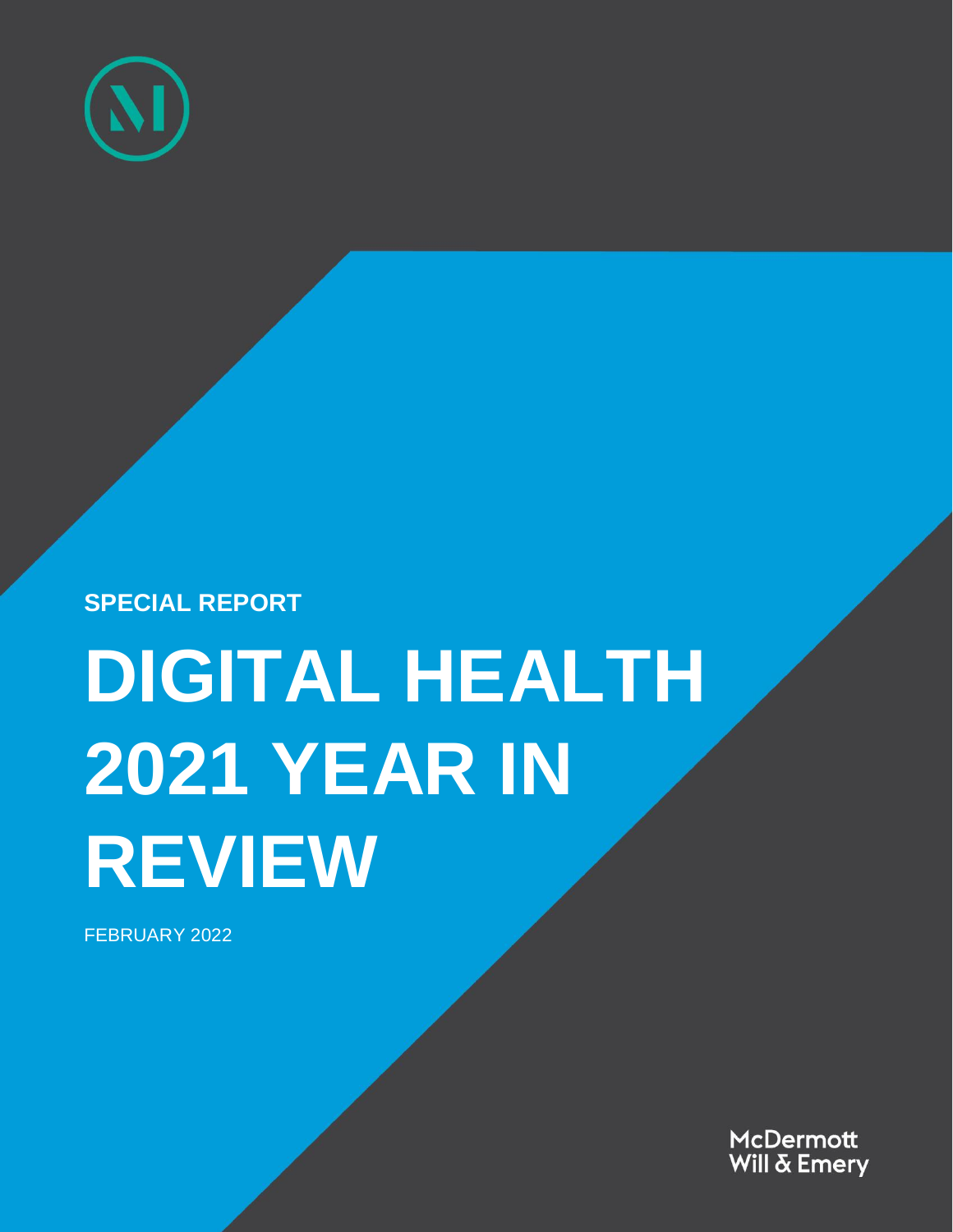### **TABLE OF CONTENTS**

- 3 Telehealth Updates and Implications for CY 2022
- 4 Telehealth Regulatory Updates to Watch for in 2022
- 4 Interoperability and Data Sharing
- 5 HIPAA Enforcement Discretion
- 6 Health Breach Notification Rule
- 6 State-Level Privacy and Consumer Data Protection Laws
- 7 Medicare Promoting Interoperability Program
- 7 New Technology Add-On Payment (NTAP) Updates
- 8 What to Watch in Digital Health Dealmaking, Development and Adoption
- 8 2022 Digital Health Outlook

#### **LEARN MORE**

For more information, please contact your regular McDermott lawyer, or:

**LISA MAZUR** PARTNER

[lmazur@mwe.com](mailto:lmazur@mwe.com) Tel +1 312 984 3275

**STEVE BERNSTEIN** PARTNER

sbernstein@mwe.com Tel +1 617 535 4062

**DALE VAN DEMARK** PARTNER

[dcvandemark@mwe.com](mailto:dcvandemark@mwe.com) Tel +1 202 756 8177

#### **STACEY CALLAGHAN** PARTNER

[scallaghan@mwe.com](mailto:scallaghan@mwe.com) Tel +1 312 984 2026

**PATRICK ZANAYED** PARTNER

[Pzanayed@mwe.com](mailto:Pzanayed@mwe.com) Tel +1 312 984 2029

**EMMA CHAPMAN ASSOCIATE** 

[Ejchapman@mwe.com](mailto:Ejchapman@mwe.com) Tel +1 202 756 8423

**SAM SIEGFRIED** ASSOCIATE [ssiegfried@mwe.com](mailto:ssiegfried@mwe.com)

Tel +1 312 803 7017

For more information about McDermott Will & Emery visit mwe.com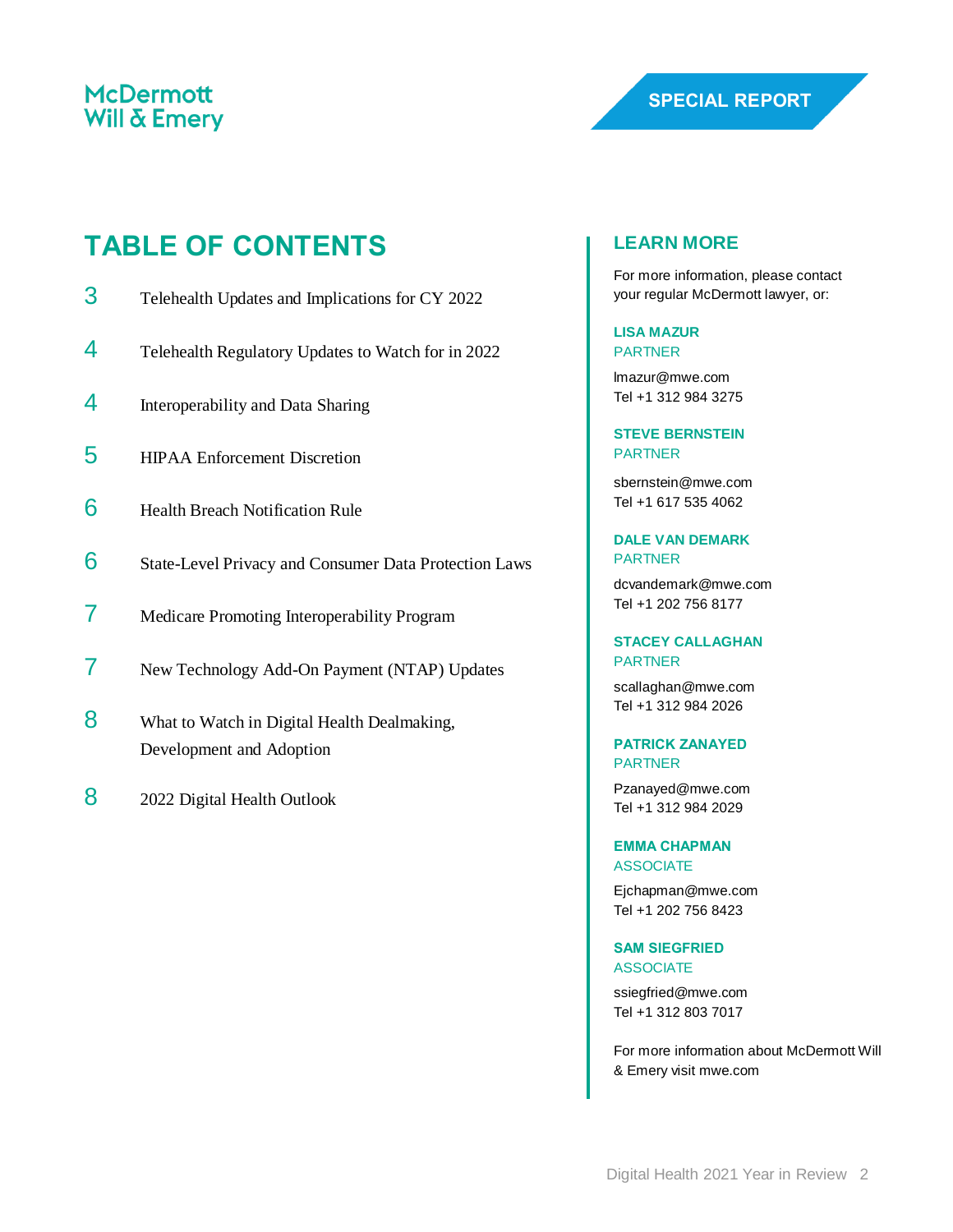## **DIGITAL HEALTH**

The continuation of the COVID-19 public health emergency (PHE) and consumer demand for digitally delivered healthcare not only necessitated the shift from in-person to virtual care, but also continued to drive interest, adoption, investment and transactions in digital health in 2021. Digital health funding in 2021 far surpassed 2020's totals, with no signs of slowing down in 2022, and the potential permanence of some regulatory flexibilities beyond the PHE are charting a course for continued digital health growth in 2022 and beyond.

#### **TELEHEALTH UPDATES AND IMPLICATIONS FOR CY 2022**

On November 2, 2021, the Centers for Medicare & Medicaid Services (CMS) published the calendar year (CY) [2022 Medicare Physician Fee Schedule \(MPFS\)](https://www.mwe.com/insights/staying-connected-an-update-on-medicare-reimbursement-for-telehealth-services-after-the-phe/)  [final rule,](https://www.mwe.com/insights/staying-connected-an-update-on-medicare-reimbursement-for-telehealth-services-after-the-phe/) which went into effect Jan. 1, 2022, and includes coverage extensions for certain telehealth services added during the COVID-19 PHE, such as:

- Extension of coverage for services temporarily added to the Medicare telehealth services list [\(Category 3 services\)](https://www.mwe.com/insights/cms-takes-a-preliminary-step-to-make-certain-covid-19-waivers-permanent/) through the end of CY 2023.
- The permanent adoption of HCPCS Code G2252 for extended virtual check-ins, established on an interim basis in the CY 2021 MPFS.

While the [final rule](https://www.federalregister.gov/documents/2021/11/19/2021-23972/medicare-program-cy-2022-payment-policies-under-the-physician-fee-schedule-and-other-changes-to-part) includes coverage for several new virtual care services in 2022, such as remote therapeutic monitoring (RTM), CMS did not approve requests to make these coverage extensions permanent. Per CMS, the extension of Category 3 services coverage through CY 2023 will allow [more](https://partnershiptoadvancevirtualcare.org/)  [time for evaluation.](https://partnershiptoadvancevirtualcare.org/)

The final rule also includes multiple provisions for mental health telehealth services, including

- **Coverage for audio-only telehealth services in the patient's home** for the diagnosis, evaluation, or treatment of a mental health disorder, provided certain conditions are met, including the requirement of in-person visits at least every 12 months.
- **Mental health telehealth visits can originate from within a patient's home**. As provided for under the Consolidated Appropriations Act, providers can offer mental health services via telehealth without complying with typical originating site and geographic restrictions, provided that certain conditions are met, including that the patient receive an in-person visit prior to the telehealth visit and at least every 12 months thereafter.
- For **Rural Health Clinics (RHCs) and Federally Qualified Health Centers (FQHCs)**, CMS is allowing audio-video and audio-only telehealth services for the purposes of diagnosis, evaluation, or treatment of a mental health disorder.
- Physicians can deliver **Opioid Use Disorder (OUD) therapy and counselling services** using audio-only technology, in instances where twoway video is not available.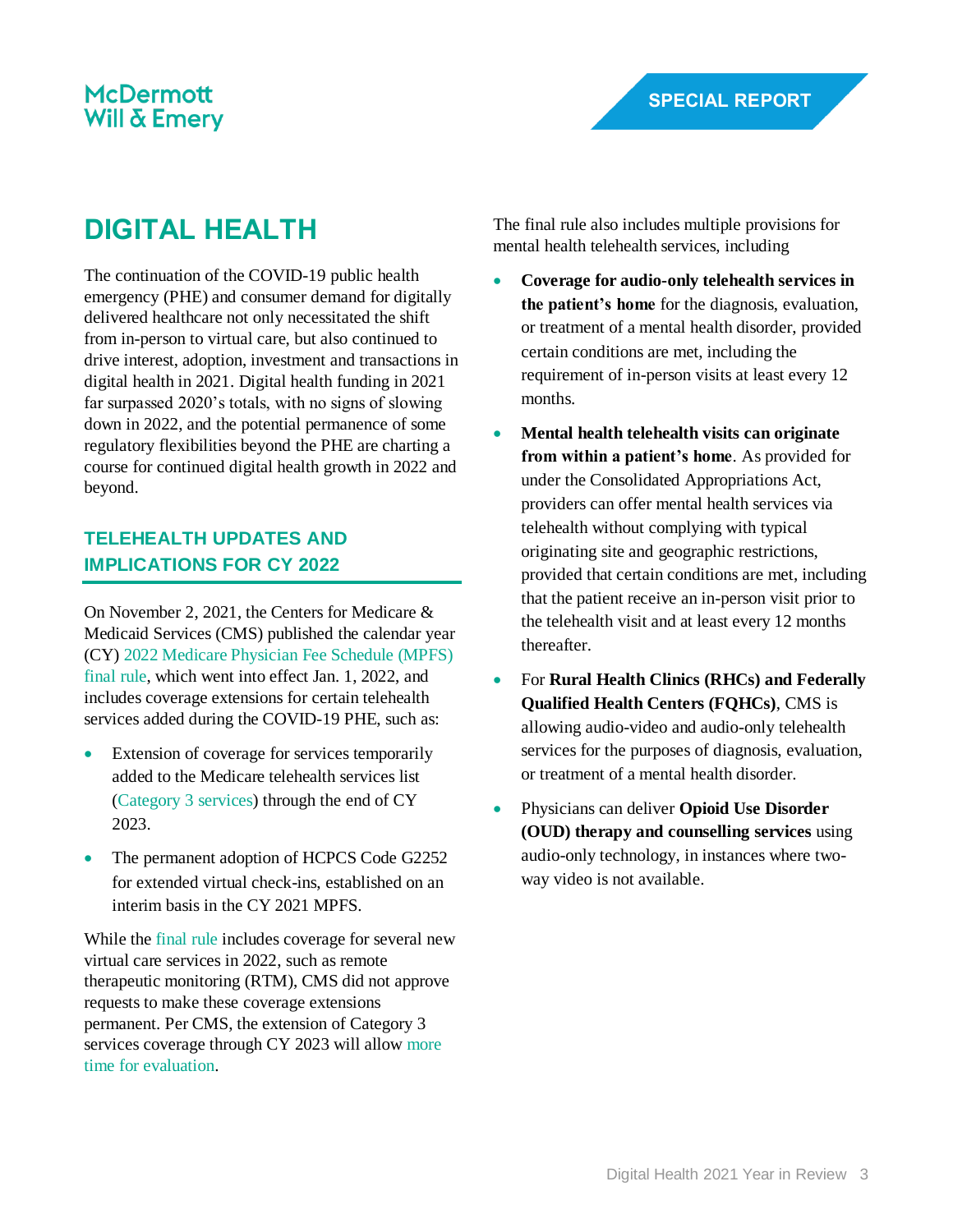#### **TELEHEALTH REGULATORY UPDATES TO WATCH FOR IN 2022:**

There are still many regulatory unknowns that will take shape in the coming months. For example, expect to see ongoing changes in telehealth coverage policies, affecting not only general medical and behavioral healthcare, but an increasing number of specialties.

There are still many regulatory unknowns that will take shape in the coming months. For example, expect to see ongoing changes in telehealth coverage policies, affecting not only general medical and behavioral healthcare, but an increasing number of specialties. *Providers using tele-dentistry and teleoptometry, for example, must stay up-to-date* on the latest regulations to ensure they are operating in a consistent, complaint manner and are adequately prepared for changes if/when the PHE telehealth waivers are lifted.

Another open matter in the ongoing PHE (and thereafter) relates to enforcement of the Ryan Haight Act, which requires practitioners issuing a prescription for a controlled substance to conduct an in-person medical evaluation or conduct a video/audio communication in a DEA-registered facility. The Drug Enforcement Administration (DEA) initiall[y](https://www.mwe.com/insights/dea-in-person-visit-not-required-for-controlled-substances-prescription-during-public-health-emergency/) [loosened remote prescribing restrictions](https://www.mwe.com/insights/dea-in-person-visit-not-required-for-controlled-substances-prescription-during-public-health-emergency/) of Schedule II through Schedule V controlled substances in January 2020, allowing providers to electronically prescribe controlled substances without first conducting an in-person examination during the PHE, provided certain conditions are met. Despite the relaxation of this requirement at the federal level,

providers must ensure that they continue to comply with state law requirements for controlled substances – which may independently require an in-person examination.

At the state level, as of January 2022, *42 states and the District of Columbia already have telemedicine parity language in place*, with others following suit. However, given that states reimburse at different rates, mental health and telehealth businesses looking to expand to other states should do their research on reimbursement rates across the country to increase stability and chart the most strategic course for growth. States continue to update their telehealth laws and regulations, frequently providing clarification and sometimes loosening licensing requirements making it easier for out of state practitioners to provide services. The environment remains a patchwork, however, and careful review of state licensing and prescribing requirements remains necessary.

Going forward, providers must track regulatory *developments related to the prescription of controlled substances and enforcement of original provisions in the Ryan Haight Act as well as state-level developments.*

The industry must also watch for potential *permanent fixes to originating site and geographic restrictions on Medicare telehealth coverage*, which have been proposed in The Telehealth Modernization Act of 2021 [\(HR 1332\)](https://www.congress.gov/bill/117th-congress/house-bill/1332?s=1&r=59#:~:text=Introduced%20in%20House%20(02%2F25%2F2021)&text=This%20bill%20modifies%20requirements%20relating,i.e.%2C%20coronavirus%20disease%202019).) and the CONNECT for Health Act of 2021 [\(S 1512\)](https://www.congress.gov/bill/117th-congress/senate-bill/1512?s=1&r=63).

#### **INTEROPERABILITY AND DATA SHARING**

With the Cures Act's information blocking provision [now in full swing,](https://www.mwe.com/insights/onc-information-blocking-interim-final-rule/) regulated organizations must have the capabilities in place to share healthcare data. Organizations that interfere with the access, exchange, or use of electronic health information (EHI) are [subject to penalties.](https://www.mwe.com/insights/could-offering-ehr-system-access-to-community-providers-lead-to-civil-monetary-penalties-for-information-blocking/) The law excludes practices required by applicable law(s) or if they meet an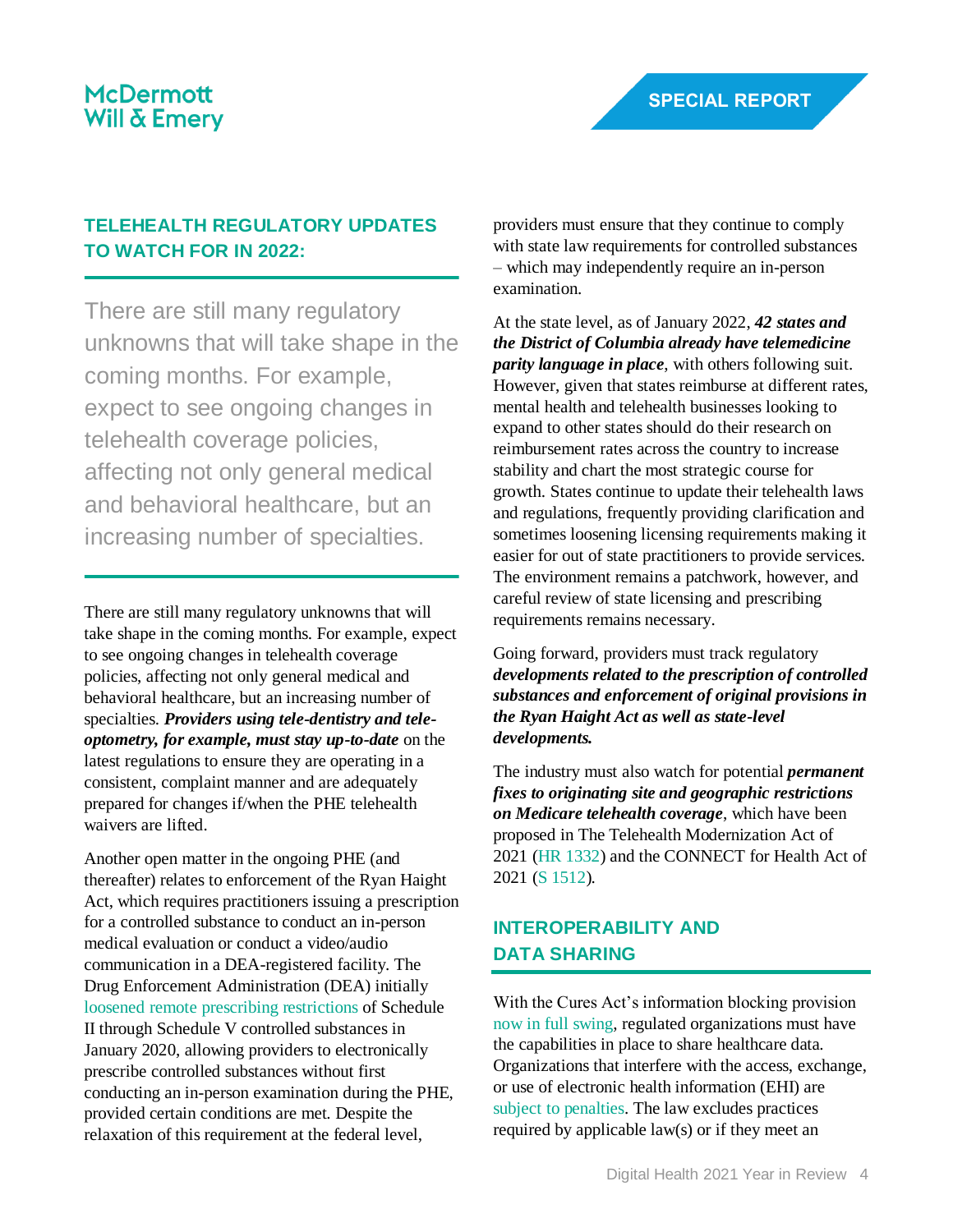exception established by the Department of Health and Human Services (HHS) Secretary.

Important upcoming deadlines include:

- **Through October 5, 2022**, the provision only applies to data elements represented in the United States Core Data for Interoperability [\(USCDI](https://www.healthit.gov/isa/united-states-core-data-interoperability-uscdi)  [Version 1\)](https://www.healthit.gov/isa/united-states-core-data-interoperability-uscdi).
- **On and after October 6, 2022,** an actor must respond to a request to access, exchange, or use EHI with EHI as defined in § 171.102.

"Organizations regulated by the Cures Act information blocking provision should take steps to ensure EHI is prepared to comply with October 2022 deadlines."

To prepare for October 2022, the Department of Health and Human Services' (DHHS) Office of the National Coordinator for Health IT (ONC) recommends that the regulated community:

- **Subject to applicable HIPAA requirements, share more EHI than required** in the USCDI Version 1, if possible, and not wait to begin doing so.
- **Have a goal** of making *all* EHI available as soon as possible, as if the scope of EHI were not currently limited.

#### **HIPAA ENFORCEMENT DISCRETION**

In January 2021, the United States Department of Health and Human Services, Office for Civil Rights (OCR) announced [a notification of enforcement](https://www.hhs.gov/hipaa/for-professionals/special-topics/emergency-preparedness/notification-enforcement-discretion-telehealth/index.html)  [discretion](https://www.hhs.gov/hipaa/for-professionals/special-topics/emergency-preparedness/notification-enforcement-discretion-telehealth/index.html) relating to certain aspects of HIPAA that

provides Covered Entities some flexibility in providing remote care during the PHE. Specifically:

- The OCR will not impose penalties for noncompliance with the regulatory requirements under the HIPAA rules against covered health care providers in connection with the good faith provision of telehealth services, regardless of whether the services are related to diagnosis and treatment of health conditions associated with COVID-19.
- A covered health care provider that chooses to use audio or video communication technology to provide telehealth to patients during the PHE may use any non-public facing remote communication product that is available to communicate with patients.

HHS also published [proposed modifications](https://www.federalregister.gov/documents/2021/01/21/2020-27157/proposed-modifications-to-the-hipaa-privacy-rule-to-support-and-remove-barriers-to-coordinated-care) to HIPAA in early 2021. It is possible that some of these changes intended to increase permissible disclosures of PHI, improve care coordination and case management and increase individual access to PHI will be adopted in 2022, and will have a ripple effect throughout healthcare payer and provider organizations' compliance departments. For example, the modifications would necessitate updates to policies and procedures, business associate agreements, notices of privacy practices and other HIPAA-related compliance issues.

"It is possible that some of these changes… will have a ripple effect throughout healthcare payer and provider organizations' compliance departments."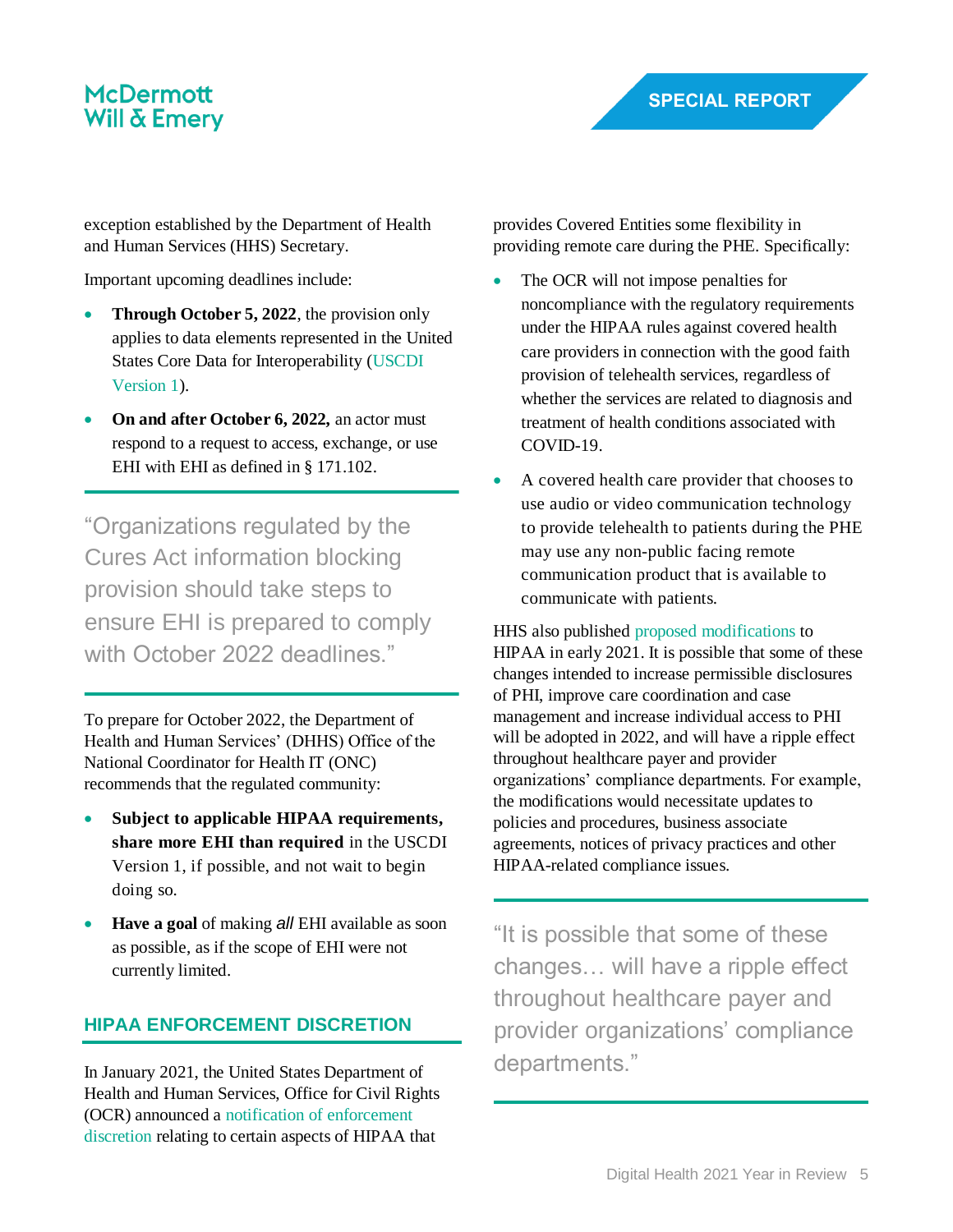#### **HEALTH BREACH NOTIFICATION RULE**

On September 15, 2021, the Federal Trade Commission (FTC) voted to issue a [policy statement](https://www.ftc.gov/system/files/documents/public_statements/1596364/statement_of_the_commission_on_breaches_by_health_apps_and_other_connected_devices.pdf) announcing an expansive interpretation of the FTC's [Health Breach](https://www.ftc.gov/system/files/documents/federal_register_notices/2009/08/healthbreachnotificationrulefinal.pdf)  [Notification Rule,](https://www.ftc.gov/system/files/documents/federal_register_notices/2009/08/healthbreachnotificationrulefinal.pdf) 16 CFR Part 318. This [rule applies to](https://www.mwe.com/insights/ftc-issues-policy-statement-expanding-interpretation-of-health-breach-notification-rules-scope/) health apps and connected devices that are **not** subject to HIPAA, but are capable of drawing information from multiple sources—for example, through a combination of consumer inputs and application programming interfaces (APIs) that connect to other services on a device, like a calendar app.

The FTC's latest position on the Health Breach Notification Rule for digital health apps and connected devices is as follows:

- Developers of mobile health apps or connected devices are "healthcare providers" for purposes of the rule because the developer furnishes healthcare services or supplies by offering the app or connected device; and
- Any mobile health app is covered by the rule if it is capable of drawing information from multiple sources, even if health information is collected from only one source.

This policy has broad implications for consumer mobile health, wellness, fitness and other apps that fall within the scope of this new guidance. For example, a covered app developer's disclosure of individually identifiable health information to a thirdparty analytics provider without the consumer's authorization likely triggers the breach notification provisions of the rule, unless the entity "has reliable evidence showing that there has not been, or could not reasonably have been, unauthorized acquisition of such information."

To ensure compliance, developers of mobile health apps and connected devices should continue to evaluate their products and services in light of this policy statement and resulting enforcement activity, and should consider whether to obtain individual authorization for disclosures of individually identifiable health information made by the developer.

This policy has broad implications for consumer mobile health, wellness, fitness and other apps that fall within the scope of this new guidance.

#### **STATE-LEVEL PRIVACY AND CONSUMER DATA PROTECTION LAWS**

With an array of new consumer privacy laws set to take effect in 2023, in-house counsel and privacy professionals have their work cut out for them in aligning their businesses with the expanding patchwork of state laws. As an initial step, digital health companies should evaluate whether they meet the applicability requirements for their state's particular laws, including whether they qualify for an exemption from the law because the health information they hold is regulated by HIPAA or other applicable state health information privacy laws.

To date, three states have enacted new consumer data protection laws that will go into effect in 2023. The Colorado Privacy Act (CPA) will take effect July 1, 2023, just six months afte[r Virginia's Consumer Data](https://www.mwe.com/insights/virginia-consumer-data-protection-act-a-growing-wave-of-comprehensive-state-privacy-laws/)  [Protection Act \(CDPA\)](https://www.mwe.com/insights/virginia-consumer-data-protection-act-a-growing-wave-of-comprehensive-state-privacy-laws/) and th[e California Privacy](https://www.mwe.com/insights/california-voters-approve-the-california-privacy-rights-act/)  [Rights Act \(CPRA\),](https://www.mwe.com/insights/california-voters-approve-the-california-privacy-rights-act/) the successor to the California Consumer Privacy Act, become effective.

For digital health companies that are subject to these laws, an important second step will be evaluating exposure to the new "sensitive data" requirements by updating or creating data maps that include sensitive data categories covered by these laws, establishing process for responding to consumer requests and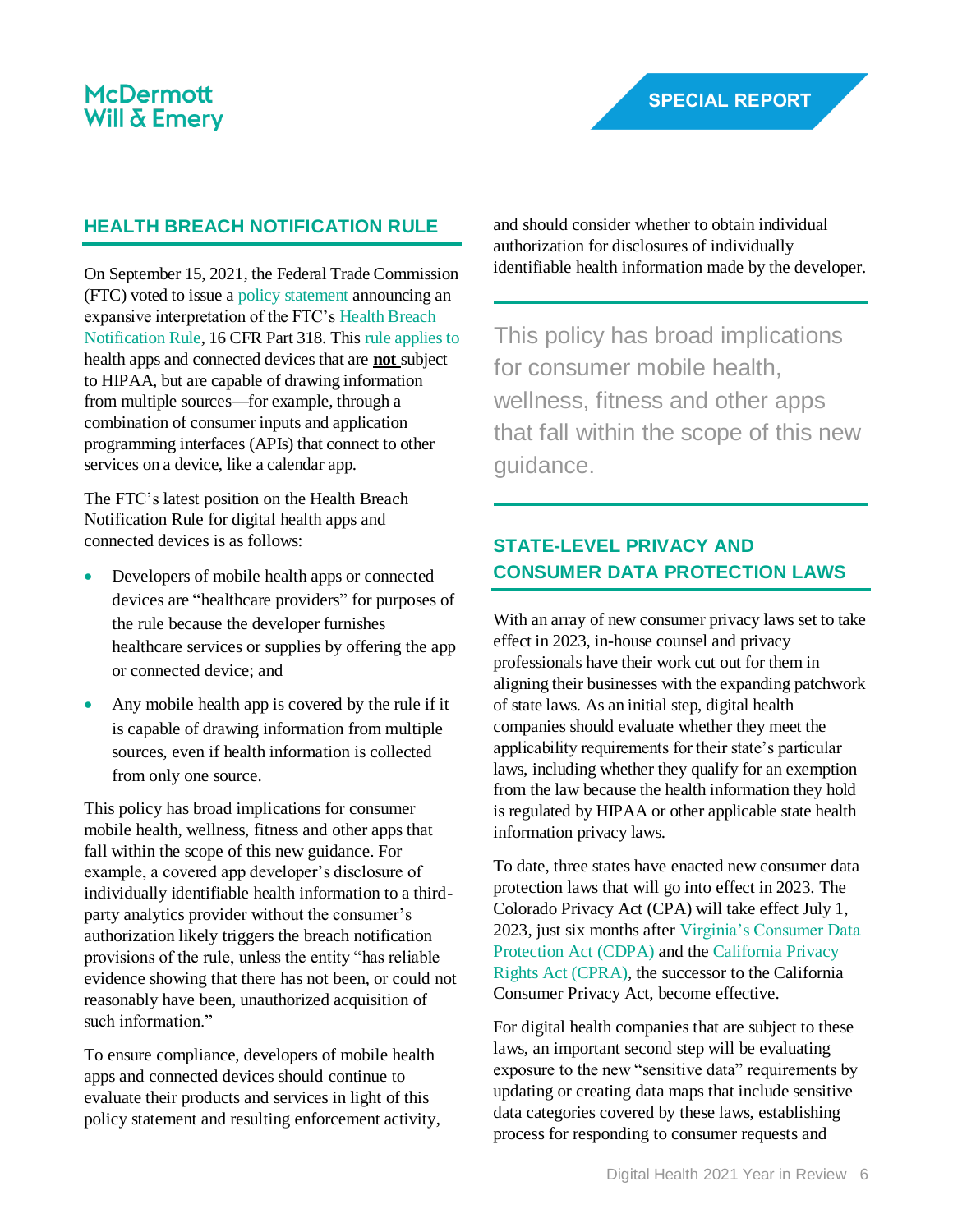updating privacy policies and notices to accurately reflect data collection and use practices. Finally, companies should be careful not to design their programs too narrowly. State legislative activity is expected to pick back up when many state legislatures reconvene in early 2022, so with future developments in mind, companies should focus on creating dynamic and "agile" privacy programs that can react quickly and adapt to the changing landscape.

Watch [this video from our privacy team for a](https://www.mwe.com/insights/state-law-privacy-video-series-healthcare-entities-and-health-data/)  closer look [at new state privacy laws, and the](https://www.mwe.com/insights/state-law-privacy-video-series-healthcare-entities-and-health-data/)  [knowledge and tools you need for proper](https://www.mwe.com/insights/state-law-privacy-video-series-healthcare-entities-and-health-data/)  [compliance](https://www.mwe.com/insights/state-law-privacy-video-series-healthcare-entities-and-health-data/)

# STATE LAW PRIVACY VIDEO SERIES HEALT > ARE **ENTITIES AND HEALTH DATA**

State legislative activity is expected to pick back up when many state legislatures reconvene in early 2022, so with future developments in mind, companies should focus on creating dynamic and "agile" privacy programs that can react quickly and adapt to the changing landscape.

#### **MEDICARE PROMOTING INTEROPERABILITY PROGRAM**

CMS also released [updates](https://www.govinfo.gov/content/pkg/FR-2021-08-13/pdf/2021-16519.pdf) to its Medicare Promoting Interoperability Program in 2021, an initiative focused on improving data exchange and EHR usability for better patient safety. Some of the biggest update implications for hospitals and health system reporting requirements include:

- Hospitals participating in the interoperability program must finish ONC's Safety Assurance Factors for EHR Resilience Guides beginning in 2022.
- Eligible hospitals complete an annual selfassessment of their EHRs using ONC-sponsored safety guidelines.
- Retaining the public health registry reporting and clinical data registry reporting measures for hospitals, making them optional and available for bonus points beginning with the EHR reporting period in CY 2022.
- [See here for full details.](https://www.govinfo.gov/content/pkg/FR-2021-08-13/pdf/2021-16519.pdf)

[Hosp](https://www.mwe.com/insights/state-law-privacy-video-series-healthcare-entities-and-health-data/)itals and health systems should be prepared to work closely with their EHR vendor partners and legal experts to ensure compliance with CMS' new rules.

#### **NEW TECHNOLOGY ADD-ON PAYMENT (NTAP) UPDATES**

On August 2, 2021, CMS issued the final rule for FY 2022 Medicare Hospital Inpatient Prospective Payment System (IPPS) and Long-Term Care Hospital (LTCH) Prospective Payment System (PPS).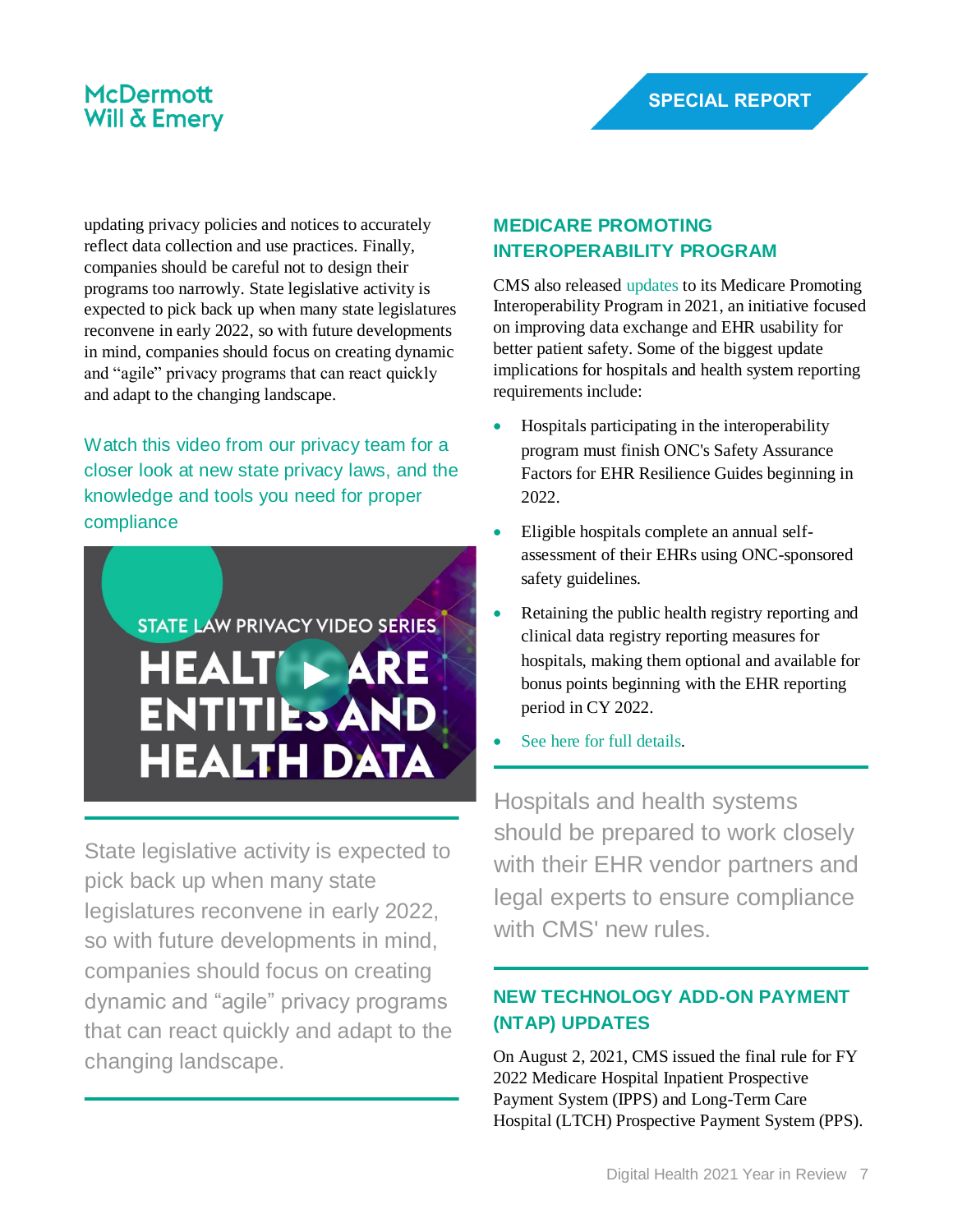The final rule includes a variety of updates intended to improve hospital and health system readiness and response to PHEs, including:

- **New Technology Add-on Payment (NTAP) extension:** CMS granted a one-year extension for 13 technologies for which the new technology add-on payment would otherwise be discontinued beginning FY 2022. Medicare will reimburse up to an additional 65 percent (75 percent for certain antimicrobials) of the cost of the approved new technology, plus the applicable MS-DRG payment rate.
- **New COVID-19 Treatments Add-on Payment (NCTAP) extension:** CMS is extending the NCTAP for eligible COVID-19 products through the end of the fiscal year in which the PHE ends. When applicable, hospitals will be eligible to receive both NCTAP and the NTAP, with the new technology add-on payment reducing the NCTAP amount accordingly.
- **NTAP technology additions for FY 2022**: CMS approved 19 technologies that were submitted for NTAP for FY 2022, including 9 technologies under the alternative pathway for new medical devices that are part of the FDA Breakthrough Devices Program. [See here for more detailed](https://www.cms.gov/newsroom/fact-sheets/fiscal-year-fy-2022-medicare-hospital-inpatient-prospective-payment-system-ipps-and-long-term-care-0)  [information.](https://www.cms.gov/newsroom/fact-sheets/fiscal-year-fy-2022-medicare-hospital-inpatient-prospective-payment-system-ipps-and-long-term-care-0)

**[FOR A DEEP DIVE INTO](https://s908331520.t.en25.com/e/er?s=908331520&lid=14162&elq=~~eloqua..type--emailfield..syntax--recipientid..encodeFor--url~~) THE FDA'S [DIGITAL HEALTH PRIORITIES,](https://s908331520.t.en25.com/e/er?s=908331520&lid=14162&elq=~~eloqua..type--emailfield..syntax--recipientid..encodeFor--url~~)  [CHECK OUT OUR 2021 FDA YEAR](https://s908331520.t.en25.com/e/er?s=908331520&lid=14162&elq=~~eloqua..type--emailfield..syntax--recipientid..encodeFor--url~~)  [IN REVIEW](https://s908331520.t.en25.com/e/er?s=908331520&lid=14162&elq=~~eloqua..type--emailfield..syntax--recipientid..encodeFor--url~~)**.

#### **WHAT TO WATCH IN DIGITAL HEALTH DEALMAKING, DEVELOPMENT AND ADOPTION**

Given the rapidly changing healthcare environment and increasing reliance on digital health solutions, providers, payors, employers and solutions developers must pay careful attention to the shifting regulatory landscape. Business imperatives should include the following:

- **Clearly defined and empowered governance and operating structure** in place at the enterprise level to ensure proper oversight of digital projects while enabling swift execution and improvement.
- **Executive champions** and individuals focused on overseeing the implementation of digital projects and dedicated teams focused on digital program design, launch, optimization, and user experience.
- **Functional support teams** (*e.g.*, IT, legal, finance, clinical) in place, as well as teams focused on agile program development and realtime program performance tracking.
- **Defining success and measuring outcomes** at every stage of product development and implementation, including when navigating vendor relationships.

As the digital health boom continues in 2022, there are a variety of legal, clinical, operational regulations that healthcare organizations must carefully track, evaluate, and prepare for going forward. Without proper due diligence, organizations risk being in a perfect storm of regulatory non-compliance, at risk of incurring fines, harming patients, causing breaches of fiduciary duties, harming institutions, and deal termination.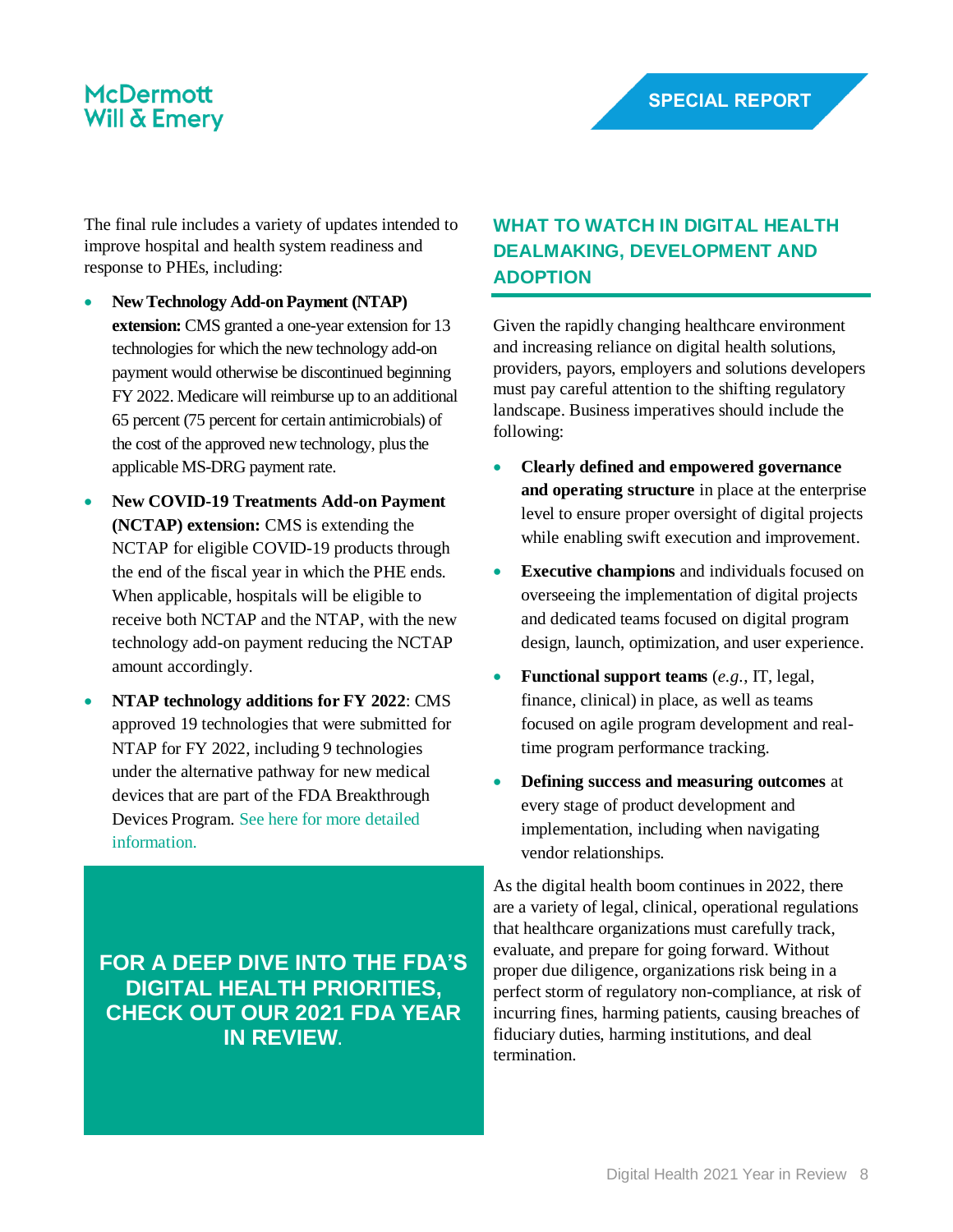As the digital health boom continues in 2022, there are a variety of legal, clinical, operational regulations that healthcare organizations must carefully track, evaluate, and prepare for going forward.

#### **2022 DIGITAL HEALTH OUTLOOK**

In 2022, we can expect to see ongoing investor interest and strategic dealmaking with companies specializing in telehealth, remote patient monitoring and other platform-based solutions that focus on improving care access and engagement. We will also continue to see a high-volume of M&A activity and digital health adoption, with a focus on solutions that enable value-based care, and the policy implications to support it. Against this backdrop of competitive dealmaking, digital health companies and their investors must also keep a close eye on the evolving regulatory landscape impacting the space.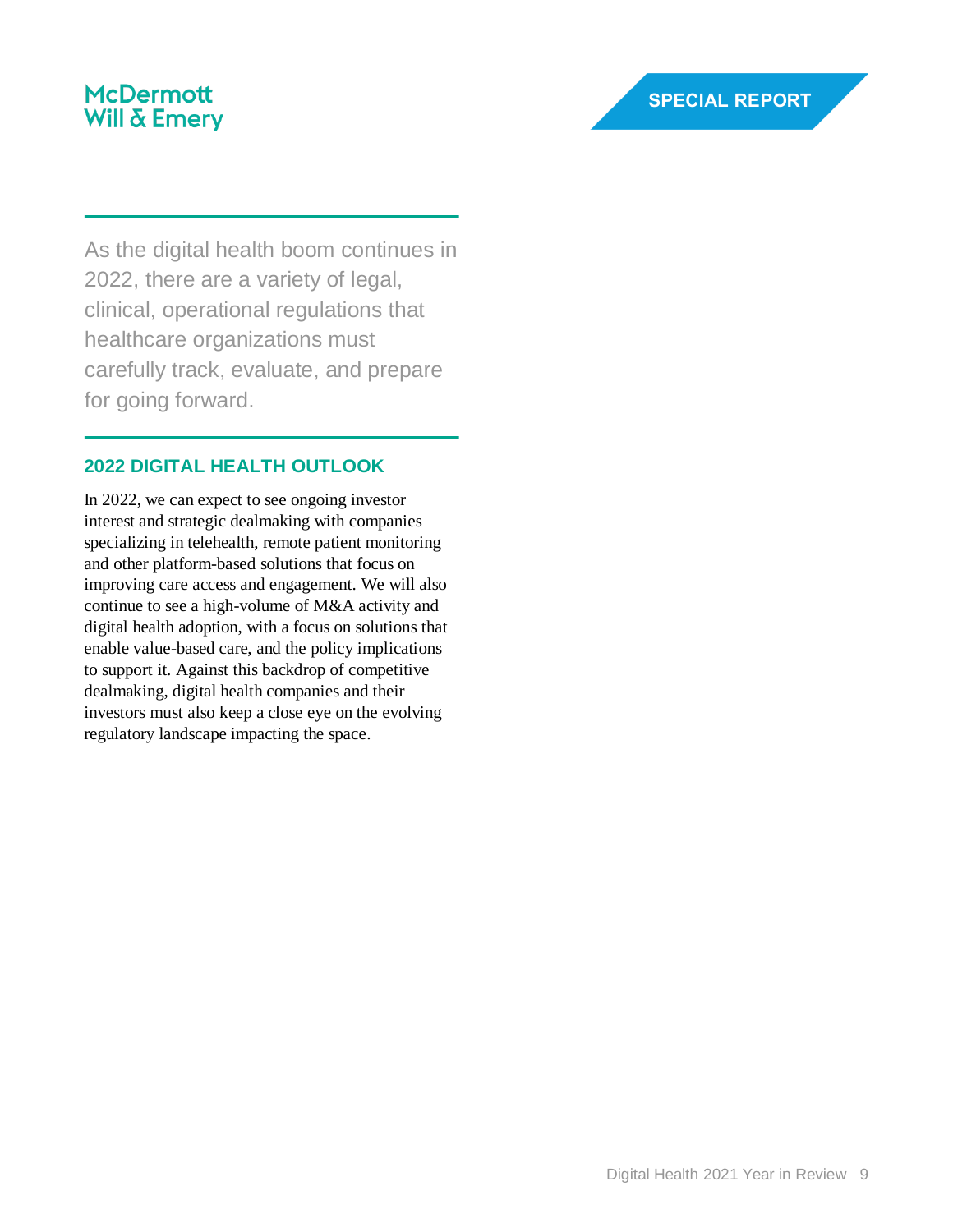

This material is for general information purposes only and should not be construed as legal advice or any other advice on any specific facts or circumstances. No one should act or refrain<br>from acting based upon any informa concerning the content herein. McDermott and the contributing presenters or authors expressly disclaim all liability to any person in respect of the consequences of anything done or not done in reliance upon the use of contents included herein. \*For a complete list of McDermott entities visit mwe.com/legalnotices.

©2022 McDermott Will & Emery. All rights reserved. Any use of these materials including reproduction, modification, distribution or republication, without the prior written consent of<br>McDermott is strictly prohibited. This

## **CONTRIBUTORS**



**LISA MAZUR** PARTNER

[lmazur@mwe.com](mailto:lmazur@mwe.com) Tel +1 312 984 3275



**STEVE BERNSTEIN** PARTNER

[sbernstein@mwe.com](mailto:sbernstein@mwe.com) Tel +1 617 535 4062



**DALE VAN DEMARK** PARTNER

[dcvandemark@mwe.com](mailto:dcvandemark@mwe.com) Tel +1 202 756 8177



**STACEY CALLAGHAN** PARTNER

[scallaghan@mwe.com](mailto:scallaghan@mwe.com) Tel +1 312 984 2026



**PATRICK ZANAYED** PARTNER

[Pzanayed@mwe.com](mailto:Pzanayed@mwe.com) Tel +1 312 984 2029



**EMMA CHAPMAN** ASSOCIATE

[Ejchapman@mwe.com](mailto:Ejchapman@mwe.com) Tel +1 202 756 8423



**SAM SIEGFRIED** ASSOCIATE [ssiegfried@mwe.com](mailto:ssiegfried@mwe.com)

Tel +1 312 803 7017